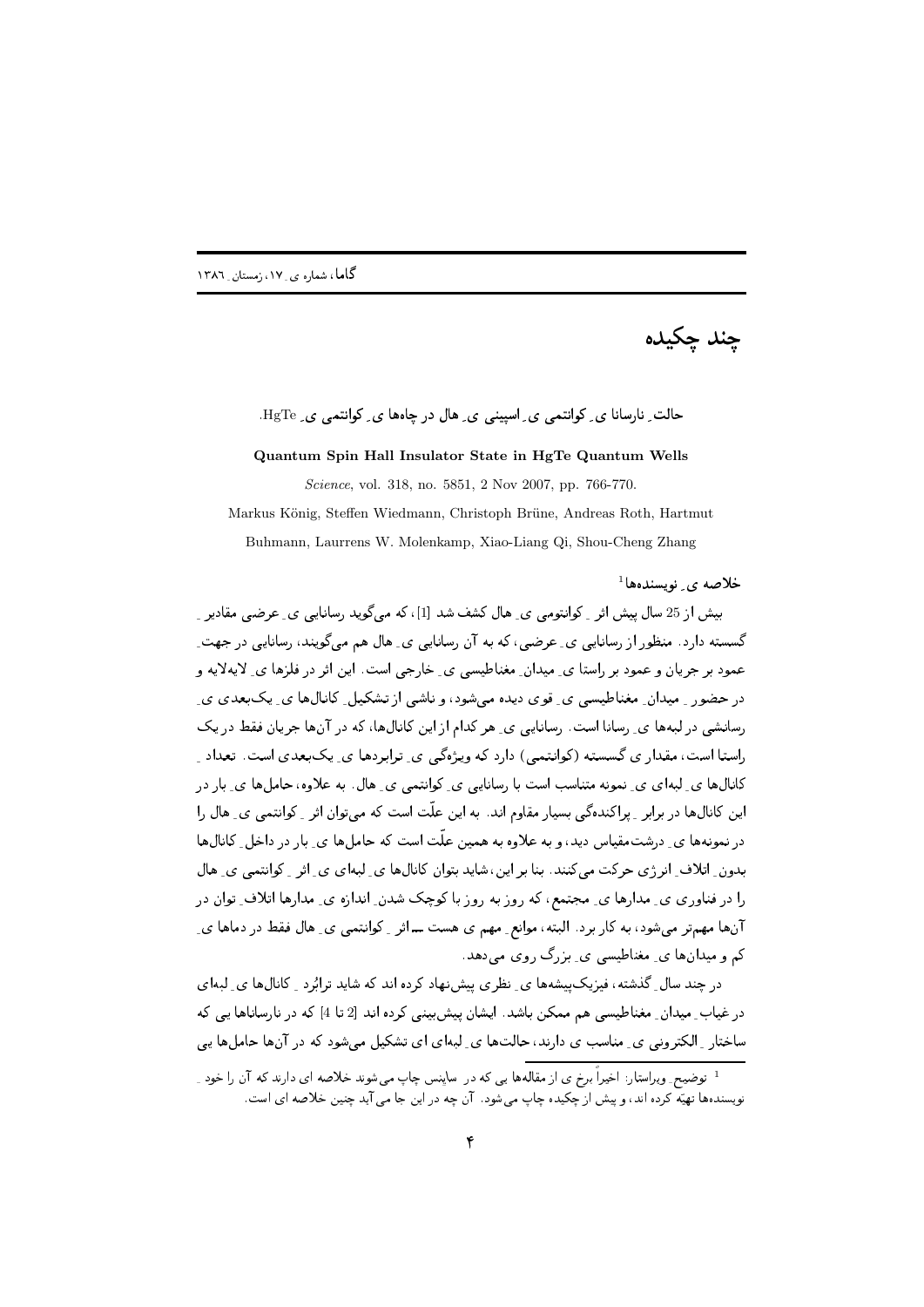

که اسپین په شان مخالف ِ هم است در جهتها ی ِ مخالف حرکت می کنند ــ و این چیز ی است که با اثر ِ کوانتمی ی ِ هال فرق دارد ــ شکل را ببینید. این چیز ی است که اثر ِ کوانتمی ی ِ اسپینی ی ِ هال نام دارد، و پژوهش گران با حرارت به دنبال ِ مشاهده اش بوده اند.

یا آن که در طبیعت نارساناها ی نیاد ی هست، بیش تر به آنها ساختار به شان برا ی مشاهده ی اثر ب کوانتمبی ی ِ اسپینبی ی ِ هال مناسب نیست. این جا است که HgTe وارد میشود. HgTe ی ِ کیّهای یک نیمرسانا ی II-VI است، امّا ساختار ِ الکترونی ی ِ خاص ی دارد: در بیشتر ِ نیمرساناها ی ِ II-VI، معمولاً نوار ِ رِسانشی از حالتها ی ِ s ِ اتمها ی ِ گروه ِ II است، و نوار ِ ظرفیتی از حالتها ی ِ p ی ِ اتمهها ی ِگروه ِ VI است. امّا در HgTe این ترتیب برعکس است [5]. با برآراست ِ باریکه ی ِ مولکولی میتوانیم چاهها ی ِ کوانتمی ی ِ نازک ی از HgTe رشد دهیم، و بین ِ سدها ی ِ Hg,Cd)Te( ساندویچ کنیم، که این یک راه ِ منحصر به فرد برا ی ِ میزان کردن ِ ساختار ِ الکترونی ی ِ مادّه است: وقت ی چاه ِ کوانتمی یهن است، ساختار ِ الکترونی در چاه برعکس میماند. امّا، برا ی ِ چاهها ی ِ باریک، این امکان هست که آرایش ی «عادّی» در حالتها ی ِ چاه ِ کوانتمی به دست آوریم. اخیراً برنِویگ و همکاران ش [6] پیش بینبی کرده اند که ساختار ِ الکترونبی ی ِ برعکس ِ چاهها ی ِ HgTe ویژهگیها یی دارد که مشاهده ی ِ حالت ِ نارسانا ی ِ اسپینی ی ِ هال ِ کوانتمی را ممکن میسازد. مشاهدهها ی ِ تجربی ی ِ ما این را تأیید می کند.

این آزمایشها، تنها پس از آن ممکن شده است که روش ی برا ی ِ ساختن ِ چاهها ی ِ کوانتمی با تحرک ِ زیاد ِ حامل ها به بار آمده است، و با تکنیکها ی ِ لیتوگرافی ای که برا ی ِ طرح دادن به نمونه